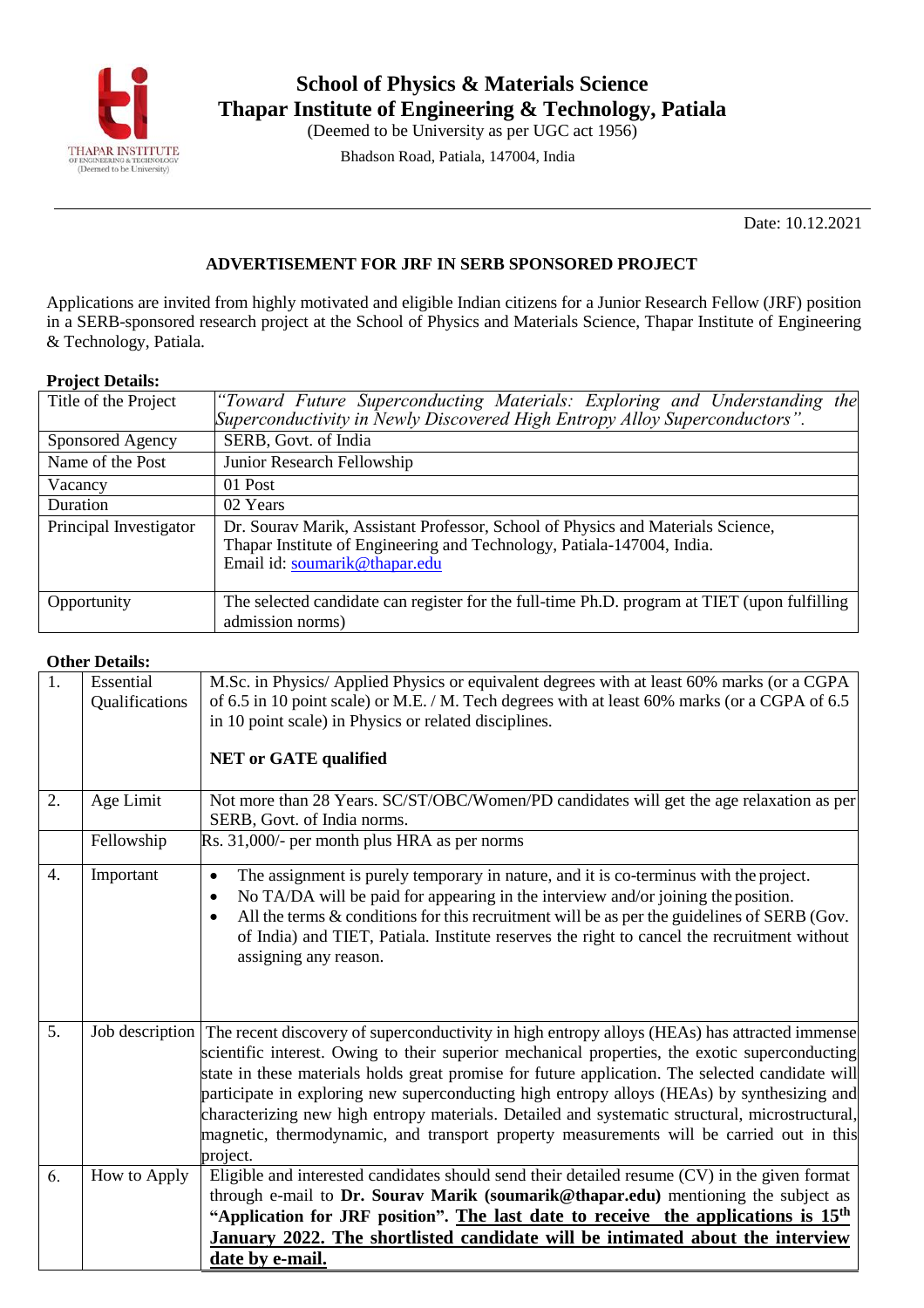

**School of Physics & Materials Science Thapar Institute of Engineering & Technology, Patiala**

(Deemed to be University as per UGC act 1956)

Bhadson Road, Patiala, 147004, India

### **Application Form for Junior Research Fellow (JRF) in SERB Sponsored Project**

Project Title: *"Toward Future Superconducting Materials: Exploring and Understanding the Superconductivity in Newly Discovered High Entropy Alloy Superconductors".*

- 1. Name:
- 2. Male/Female:
- 3. Father/Spouse's Name:
- 4. Mother's Name:
- 5. Address:
	- (i) Communication address (ii) Permanent address:

6. Email id: 7. Phone No:

8. Dateof birth: 9. Marital status:

10. Nationality: 11. Caste category (OP/SC/ST/OBC/PH):

12. Details of Universities/Institutions attended (from  $10^{th}$  Standard onwards) (Self-attested copies of certificates and mark sheets/grade cards must be presented at the time of interview)

| <b>Degree</b> | University/College/<br><b>Board</b> | Year | Subject/s | % Marks/<br><b>CGPA/CPI</b> | <b>Class</b> |
|---------------|-------------------------------------|------|-----------|-----------------------------|--------------|
|               |                                     |      |           |                             |              |
|               |                                     |      |           |                             |              |
|               |                                     |      |           |                             |              |
|               |                                     |      |           |                             |              |
|               |                                     |      |           |                             |              |

Affix recent passport size photograph